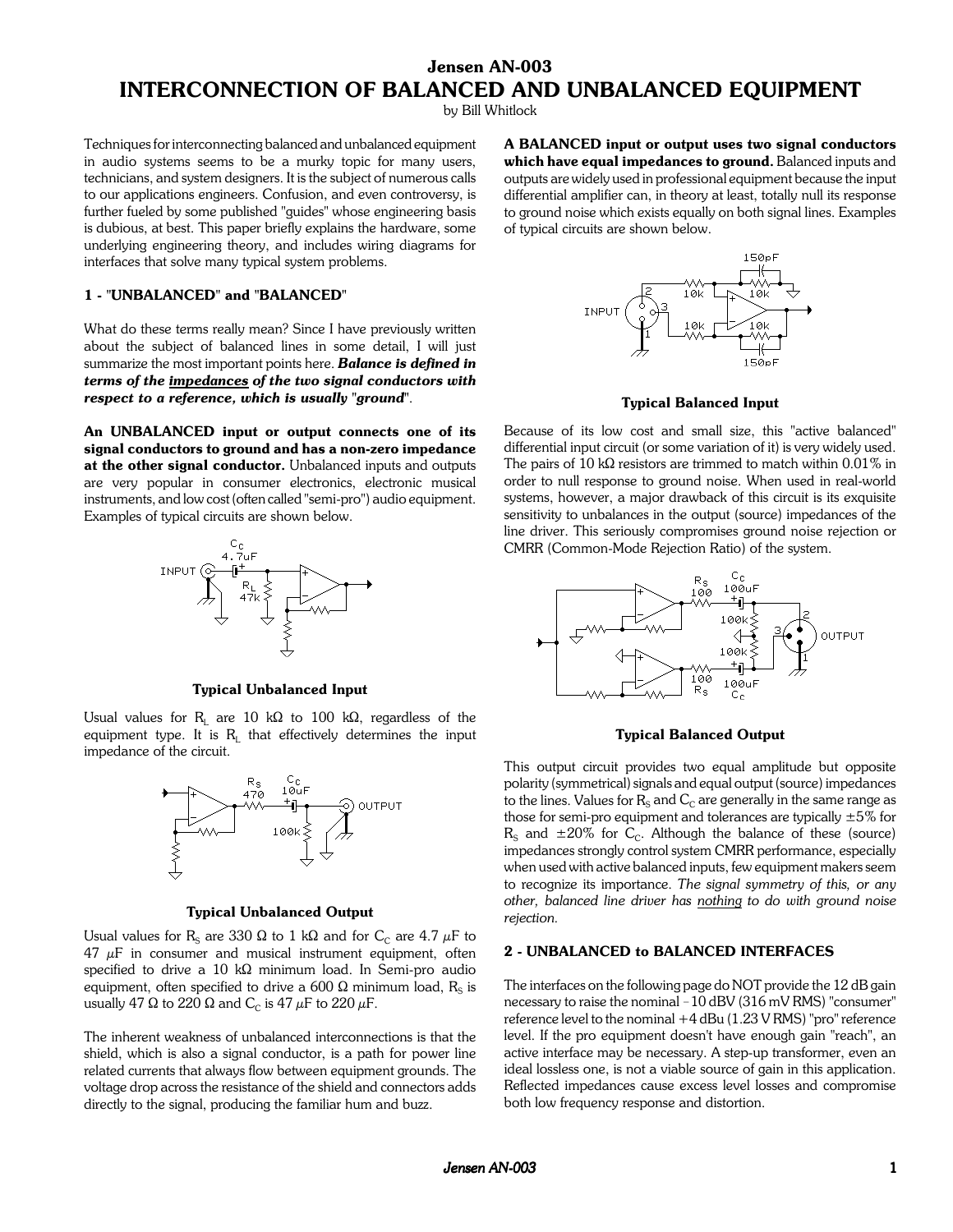## **2 - UNBALANCED to BALANCED INTERFACES (cont'd)**

For the applications below, cables should be high quality shielded twisted pair and, to prevent high frequency losses, no more than 1000 pF total capacitance. This is about 20 feet for standard types. In all cases, unbalanced semi-pro outputs, which generally have lower  $R<sub>s</sub>$  and higher  $C<sub>C</sub>$  values, will typically improve ground noise rejection (CMRR) by several dB.



**2.1 - "MINIMAL" is an Adapter Cable**

This interface is sometimes called a "pseudo-balanced" direct connection. Chassis ground currents flow in the shield of the cable and the balanced input senses the signal at the unbalanced output connector. This *theoretically* allows the differential input stage to reject the common-mode ground noise.

However, the 470  $\Omega$  source impedance unbalance will seriously degrade the CMRR of any simple active balanced input stage. **In the example above, CMRR will be only 30 dB at 60 Hz.** *If the "pro" input already uses a Jensen line input transformer, CMRR will be about 100 dB at 60 Hz, with only this cable needed.*



**2.2 - "BETTER" uses an Output Transformer to Improve Balance**

This interface uses a bifilar type output transformer to improve the impedance balance. This will reduce the degradation of CMRR at low frequencies for the active balanced type input stage. **In the example above, CMRR will be about 55 dB at 60 Hz**, but because of the interwinding capacitance in an output transformer,

CMRR will gradually fall to about 30 dB for frequencies over 1 kHz. Compared to the simple adapter cable, it does not improve buzz, which contains many high frequency components, but it further reduces 60 Hz hum by about 25 dB. This method can also reduce hum by over 70 dB when used with an *unbalanced* input.



**2.3 - "BEST" uses an Input Transformer to "Fix" the Input Stage**

This interface uses an input transformer to effectively replace the "active balanced" input stage. The input transformer, unlike the input stage, can tolerate source impedance unbalances with very little CMRR degradation. **In the example above, CMRR will be about 100 dB at 60 Hz** and near 70 dB at 3 kHz, making it very effective at eliminating both the hum and buzz components.

The input stage is operated unbalanced by grounding its  $-$  input and driving its + input with the transformer's output. *If the transformer can be installed inside the "pro" equipment, the resulting balanced input will give outstanding CMRR performance from either balanced or unbalanced (using the adapter cable) sources.*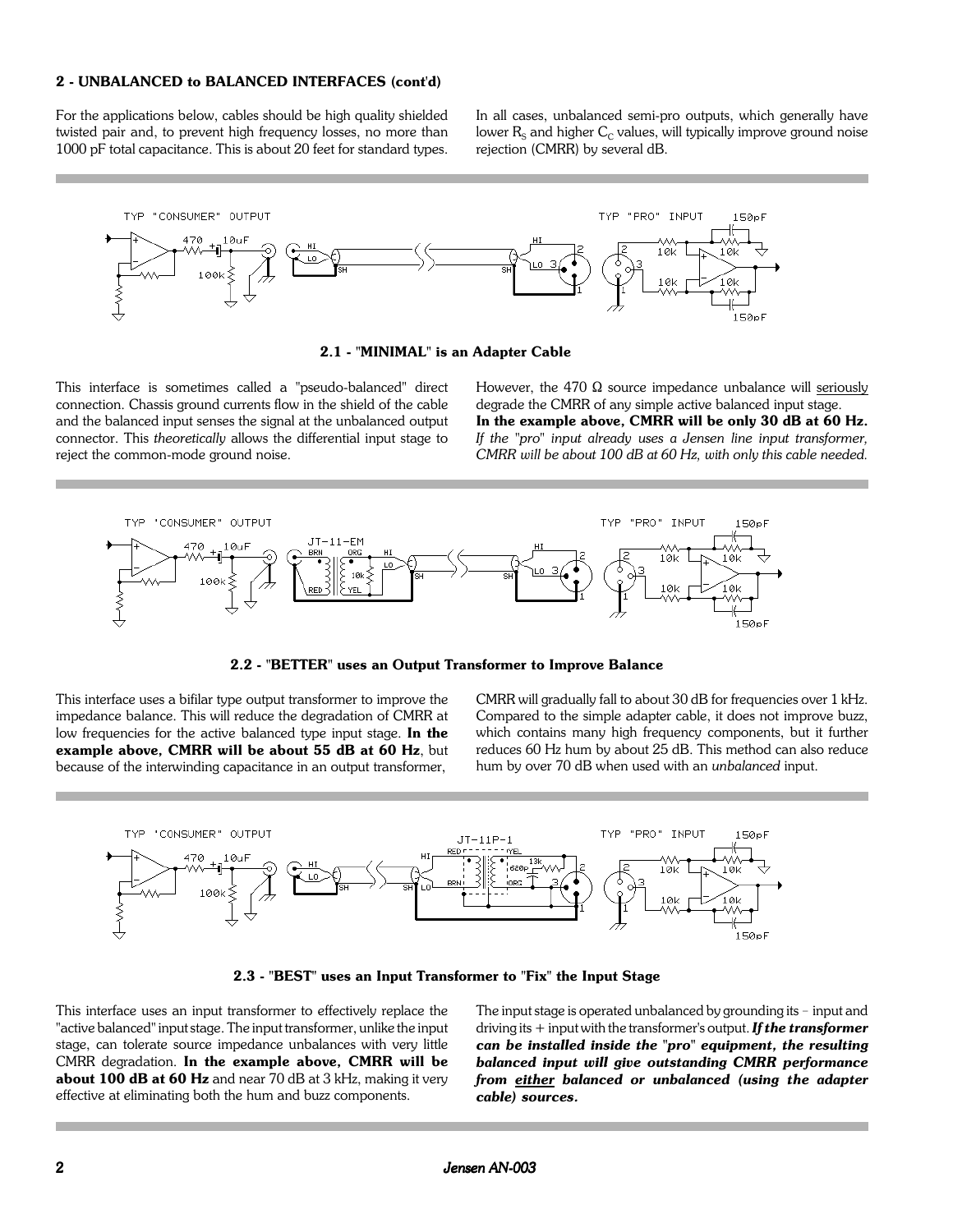

**Adding a Balanced Output**

A simple modification to equipment with unbalanced outputs can convert it to have true balanced outputs. Get (or trace the circuit to make) a schematic of the equipment's output circuitry. Depending on available panel space, the new 3-conductor output connector can be added or used to replace the existing connector. This modification uses the existing unbalanced output as the  $+$  output and adds an impedance matched passive network to ground for the - output. In most cases, it is as simple as shown above.

#### **3 - BALANCED to UNBALANCED INTERFACES**

The output impedance of the existing output is defined by the network between the op-amp output (whose closed loop output impedance is negligible) and the output connector. An identical network to ground is then added as shown.

This is also a good opportunity to "hot-rod" the output stage, by lowering and tightly matching its output impedances. Lowering  $R_s$ to 100  $\Omega$ ,  $\pm$  1% and increasing C<sub>c</sub> to 220  $\mu$ F,  $\pm$  20%, works well with any popular op-amp known to the author, except for the TL06x, TL07x, or TL08x series (their high open loop output impedance makes them unstable with capacitive loads such as cables). For opamps operating from symmetrical supplies up to  $\pm 18$  volts, we recommend Panasonic 16 volt bi-polar electrolytics, part number ECE-A1CN221S, available from Digi-Key or other Panasonic distributors. These parts have the lowest distortion characteristic of any we've tested. The modified output will have balance as good or better than most current pro gear and, with the exception of the possible "gain reach" problem mentioned earlier, will produce excellent results in a professional environment. If the unbalanced output is retained, do not use (or connect cables to) both outputs at the same time.



**3.1 - "BETTER" uses an Output Transformer and a "Pad"**

If the balanced output uses a transformer, omit the one shown and connect HI and LO directly to ORG and YEL respectively. **In the example above, CMRR will be about 60 dB at 60 Hz**, but decrease at 6 dB per octave, making it effective for hum but

not for buzz. The same transformer capacitance will unbalance the balanced line at high frequencies, which won't affect the interface itself, but may affect the CMRR of other inputs "bridging" the line. The 12 dB signal attenuation is provided by the two resistor "pad".



**3.2 - "BEST" uses a 4:1 Input Transformer to "Do It All"**

This interface uses a 4:1 step-down input transformer to provide 12 dB of signal attenuation, excellent ground noise rejection, very little line loading, and full preservation of the line's balance.

**In the example above, CMRR will be about 120 dB at 60 Hz** and 85 dB at 3 kHz, effectively eliminating hum *and* buzz. The transformer must be located as shown to reduce capacitive loading.